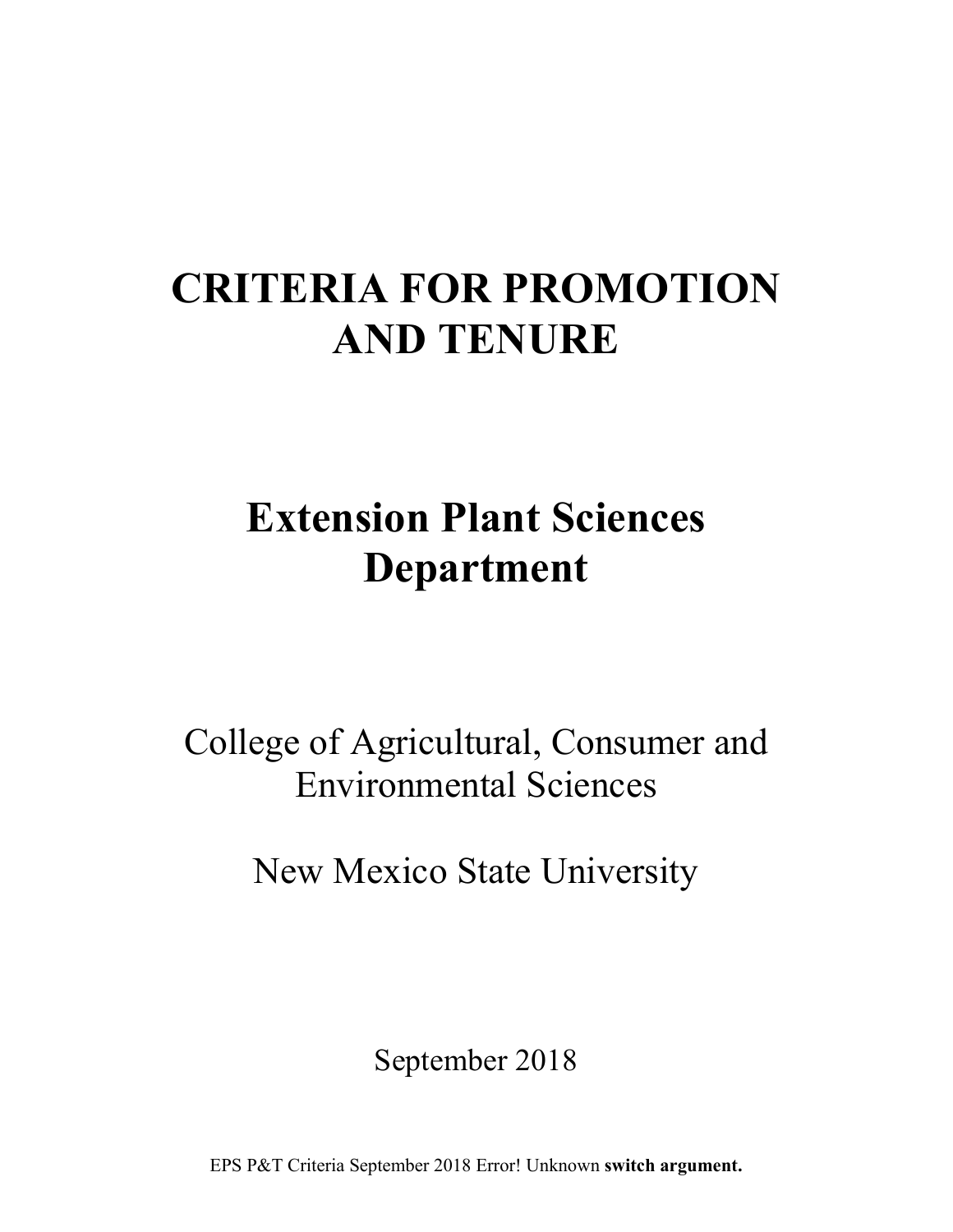### **CRITERIA FOR PROMOTION AND TENURE**

#### **Extension Plant Sciences Department**

College of Agricultural, Consumer and Environmental Sciences New Mexico State University

#### **Department Mission and Vision Statements**

The Extension Plant Sciences Department's mission is to extend research-based knowledge & technology that enables our clientele in New Mexico to improve the quality of their lives and enhance the state's agricultural, economic, environmental  $\&$  social wellbeing. We strive to bring strong and relevant extension programs to a diverse clientele that can enhance agricultural productivity, increase profitability, and reduce negative impacts to the environment. Programs offered by the Extension Plant Sciences Department (EPS) are available to everyone without discrimination. Extension Plant Science faculty uphold the University's civil rights and Affirmative Action/ADA policies.

### **Department Goals and Objectives**

 clientele in the varied agricultural disciplines represented by our faculty. EPS faculty Our department strives to provide timely, non-biased, research-based information to develop quality extension programs in diverse subject matter areas. These program efforts (criteria outlined below) are highly productive and meet the needs of identified clientele.

 Faculty members are specialists in a specific area of agricultural sciences with an appointment in Extension Plant Sciences of greater than 24 % write plans of work. the Department Head and by the EPS Promotion and Tenure Committee, which is made Goals and objectives for each faculty member are defined by a 5-year Plan of Work. Faculty members with less than 24% appointments have the choice to write personal and specific plans of work, or to contribute to colleagues plans of work through collaborative program efforts. Plans of work serve as the foundation for scholarship and creative activities conducted by faculty. Faculty members self-identify specific, measurable goals and objectives for their programs each year. These goals and objectives are in line with the overall objectives of their programs as stated in their plan of work. The outcomes of these goals and objectives demonstrate the impact of their programs for clientele. The goals and objectives along with the faculty's 'allocation of effort' statement are evaluated by the department head to ensure that the programmatic activities contribute to the overall mission of the department and that the efforts are sufficient in quality and quantity to meet the needs of their positions as defined by their job descriptions and their appointments. The quality and productivity of each specialist are evaluated based on effectiveness of extension programs and the ability to fulfill the requirements of the position in question. The primary evaluation for promotion and tenure is conducted by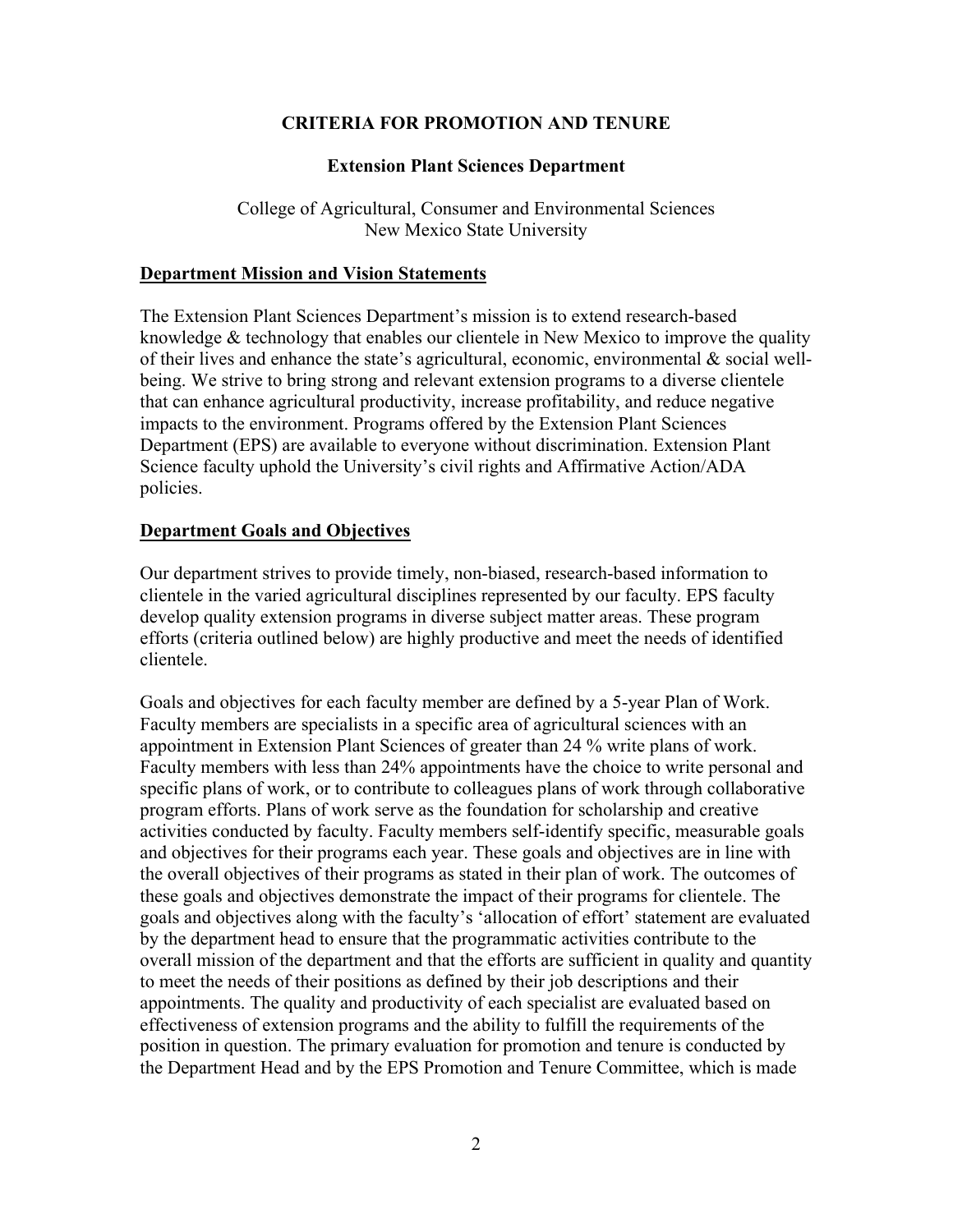up of experienced faculty within the department or college who have a keen knowledge of quality and productive Extension programs.

## **Introduction to Faculty**

Faculty in the Extension Plant Sciences Department maintain professional expertise in diverse subject matter areas and serve as ambassadors of the University throughout the state, region, nation, and world. EPS faculty serve as liaisons between communities and NMSU; sharing community based needs with University researchers and extending University-based research to relevant communities.

 Faculty may hold positions with ranks of Assistant Professor, Associate Professor or Professor in either tenure-track (TTF) or non-tenure track (NTTF) faculty positions. guidelines apply equally to both tenure track and non-tenure track faculty. Both tenure track and non-tenure track faculty are held to the same criteria for promotion within the EPS department. As such, the guidelines covered by these departmental

 take precedence. Faculty appointments in our department vary from 100% Extension appointments to various combinations of Extension, research and teaching appointments. A 'majority' appointment is one recognized as 51% or higher of 'official' appointment as per the faculty member's job description. Actual annual departmental effort as outlined by an 'allocation of effort' may vary from the 'official' appointment. Faculty with split appointments will be evaluated by both the major and minor departments. For example, if a faculty member holds a split appointment that is 75% Extension (EPS) and 25% Research [Plant and Environmental Sciences (PES) or Entomology, Plant Pathology, and Weed Science (EPPWS)], EPS will evaluate the candidate with respect to Extension activities and the appropriate minor department will evaluate the candidate with respect to research and/or teaching activities. Therefore, the overall evaluation of faculty members with split appointments is a collaborative effort between two departments. In the unlikely event of a mixed evaluation, the evaluation of the majority department will

# **General Information**

# *Promotion and Tenure*

Promotion and issuances of continuous contracts to faculty members are matters of utmost importance to EPS. Faculty members who have made important contributions to their profession and the University and who have discharged their duties with distinction will be considered for promotion through professional ranks. Continued growth and contributions are required for all ranks. Advancement to a higher rank is not automatic, but must be earned through continuous accomplishments that are evaluated by peers to be important, relevant, and valuable scholarly works. Additionally, candidates seeking promotion from Associate Professor to Professor must demonstrate valued leadership to their colleagues, their profession and NMSU.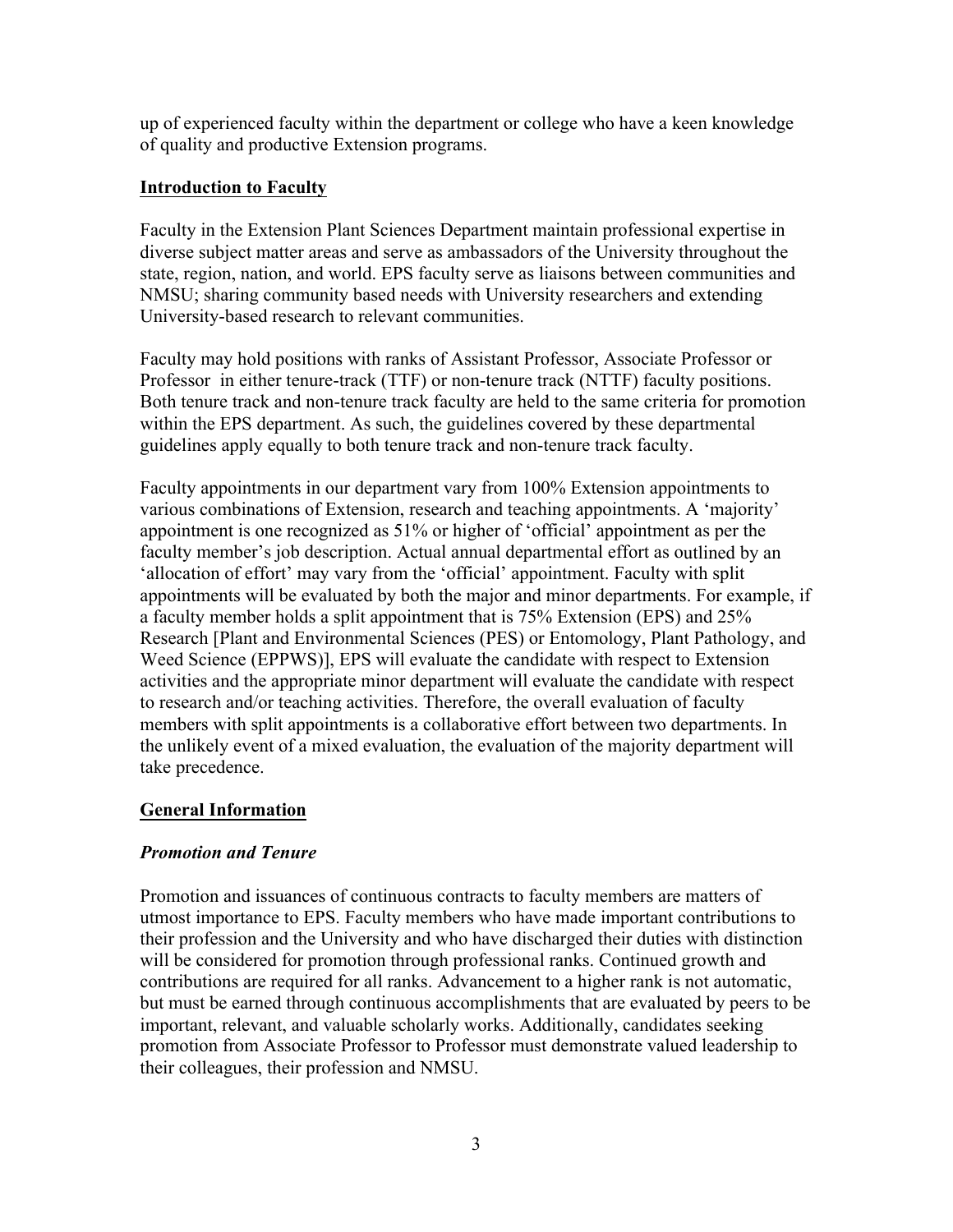The Department Head (i.e., Principle Unit Administrator, PUA), along with an appointed inter-departmental mentor, provides leadership to faculty to facilitate their progress through the promotion process. The Department Head provides initial information, timelines, and copies of all written guidelines to all new faculty and informs candidates of the right to due process, appeal and informal processes for conflict resolution in promotion and tenure. An inter-departmental mentor will also be assigned by the department head. Upon review, faculty may choose to change their official mentor with approval of the department head.

The Department follows the guidelines for promotion and tenure as outlined in the New Mexico State University , Administrative Rules and Procedures (ARP), Chapters 9.30 – 9.36 as well as the College of Agricultural, Consumer and Environmental Sciences (ACES) Criteria for Promotion and Tenure. The policies and procedures regarding promotion and tenure that are set forth in the NMSU Administrative Rules and Procedures (hereafter referred to as NMSU P&T Policy) supersede College and Department policies and the College policies supersede the Department policies. Information in each section of this EPS department document supplements information in the correspondingly numbered sections of the NMSU P&T Policy and the ACES Criteria for Promotion and Tenure. All faculty should be thoroughly familiar with these policies and procedures. These guidelines provide a timeline for the promotion and tenure process. They also provide a common format for preparation of the candidate's portfolio. This common curriculum vitae (CV) format allows faculty to report their scholarly and creative activity in areas of Extension, Research, Teaching/Advising, Outreach, and Service. Candidates should fill out *all* the appropriate sections of the CV format regardless of their official appointment. It is understood that some activities may fit more than one category on the CV format; however, the candidate must choose the most applicable category for each activity. Duplication of activities in multiple categories is not allowed.

#### *Evaluation*

 expertise, evidence of developing professional maturity and stature in the university, state, and nation. After each step in the evaluation process, and prior to the next rendered. Notification from the EPS and ACES P&T Committee will consist of copies of Within ACES, candidates for promotion and/or tenure are evaluated by the Principle Unit's Promotion and Tenure Committee and the minor appointment department's committee, if applicable, The Department Head, the College Promotion and Tenure (P&T) Committee, and the Dean. At all levels of this evaluation process, judgments are made based on an individual's responsibilities and performance. These judgments recognize that each faculty member has unique responsibilities within the university. Advancement in rank requires excellence in each faculty member's specific area of evaluation, the candidate will receive written notification of the recommendation each committee's letter to the Department Head or Dean, including the numerical vote count. Notifications of recommendations by the Department Head or Dean will consist of a copy of the letter prepared by that administrator for inclusion in the core document.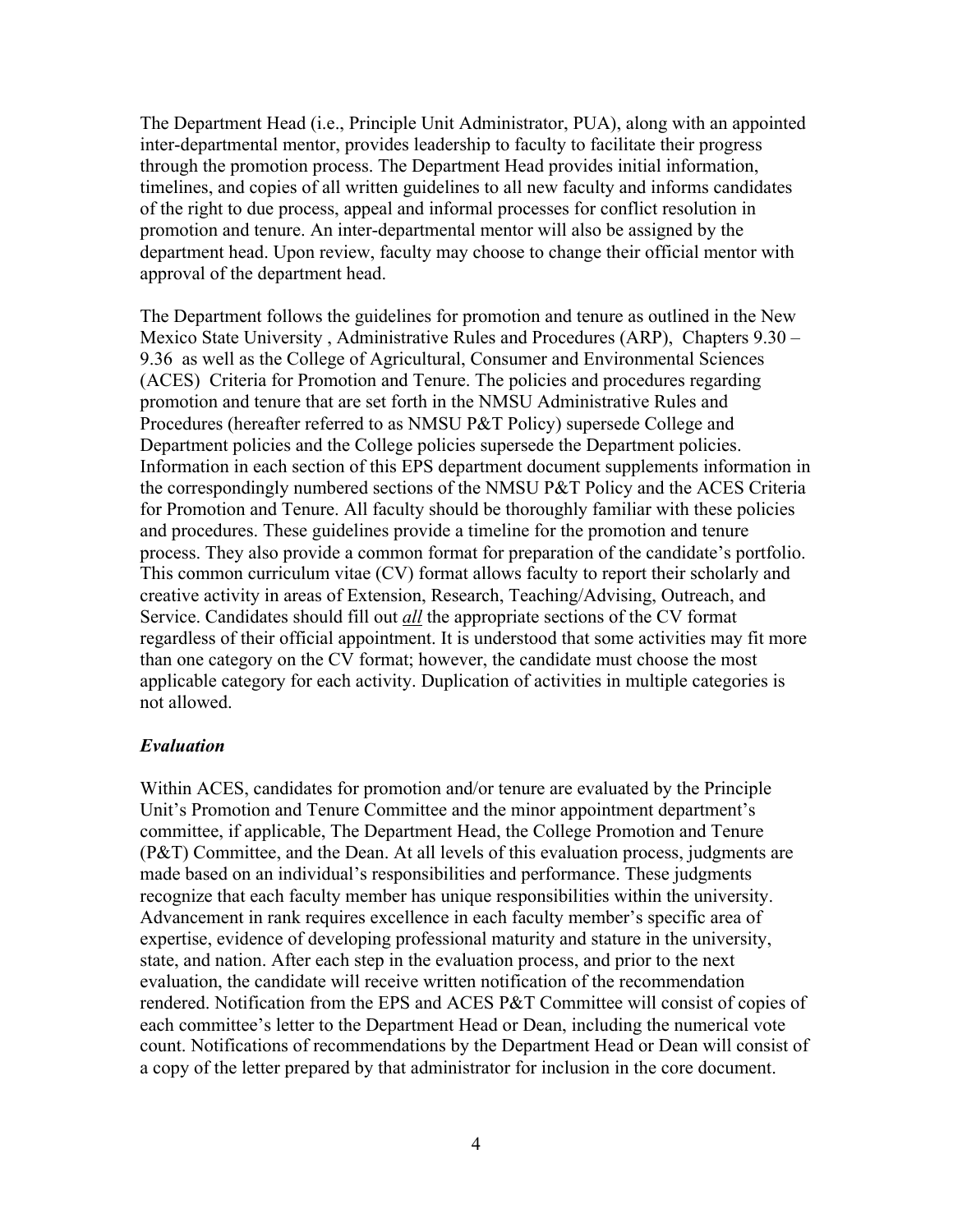The Department Head meets annually with all faculty members for a performance and/or tenure. During this annual performance evaluation, an allocation of effort performance evaluation. In addition to the annual performance evaluation, the candidate's evaluation, regarding agreed upon goals and objectives, and progress toward promotion statement will be prepared and agreed upon with the Department Head(s). See Appendix 2 of the ACES Criteria for Promotion and Tenure. The allocation of effort statement reflects an individual's goals and objectives as they relate to the university's mission and the principal unit's expectations and will be used as the basis for evaluation. Faculty members have an option to submit a written statement in response to their annual progress for promotion and/or tenure will be evaluated each spring by the EPS Promotion and Tenure Committee. An Allocation of Effort table showing the agreed-upon effort for each year of the period under review should be included in the candidate's core document.

### *Faculty Mentoring*

For continued success of the department, junior faculty members must be encouraged and nurtured to develop their talents. Senior faculty members should consider it part of their responsibilities to assist in this mentoring process. All new faculty in the department will be assigned, by the Department Head, a mentor of higher rank, preferably within a similar discipline if possible. Mentees are encouraged to interact with their mentors and seek guidance on their respective programs and progress toward promotion and tenure. The mentor shall have an active role in advising the candidate in the process of professional development through the professional ranks.

#### *The EPS Department Promotion and Tenure Committee*

The EPS P &T Committee adheres to guidelines and duties described in section 9.35.5 C of the NMSU P&T Policy and section 7.2 of the ACES Criteria for Promotion and Tenure. The EPS Committee consists of all faculty members with majority appointments within the Department above the rank of Assistant or College Assistant Professor. Consideration of candidates applying for promotion to Professor or College Professor will be conducted by EPS faculty members with majority appointments who currently hold those ranks. If the number of EPS faculty members holding the rank of Professor or College Professor is insufficient (fewer than 3), the EPS Department Head will seek fully-promoted Extension faculty from other Extension Departments to fill out this committee. The committee chair will hold the rank of Professor or College Professor and will be elected to a three year term by the committee members.

The Dean, Department Head, or other comparable administrators, may meet with the Departmental P & T Committee to discuss procedural matters.

 to serve on the ACES College Promotion and Tenure Committee in accordance with the provisions outlined in Section 9.35.5 D of the NMSU P&T Policy and Section 7.3. of the The EPS Committee will oversee a departmental election of one fully-promoted member ACES Criteria for Promotion and Tenure. Elections are to be held in August and ballots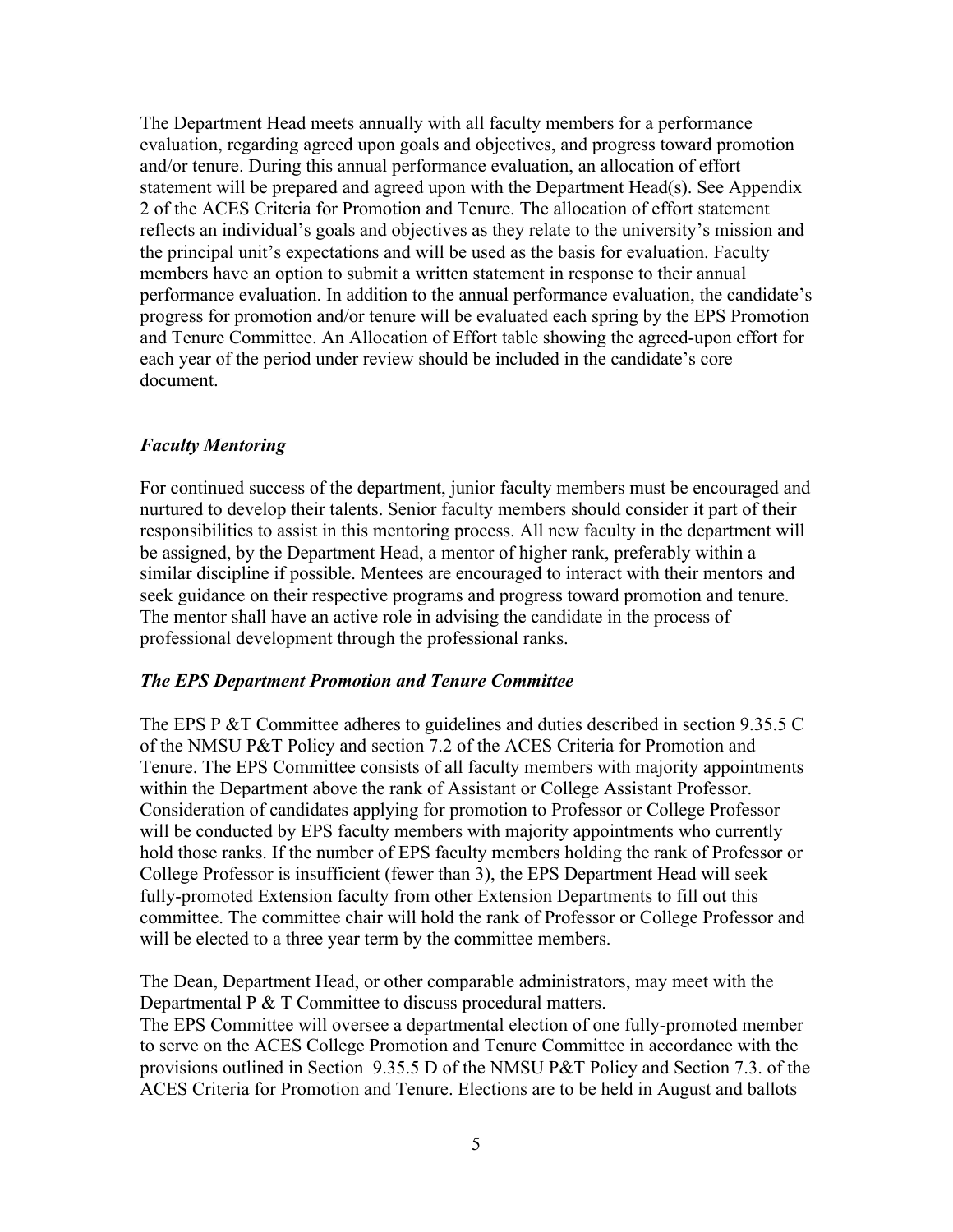are to be distributed and counted by the chair and 2 members of the departmental P&T committee. All faculty members, including Assistant Professors, College Assistant Professors, and Research Assistant Professors within the EPS Department, are eligible to vote in this election. The length of service for each principal unit member on the College P&T Committee is three years, with an option to succeed themselves. The EPS P&T Committee Chair and Department Head may be invited to provide comments and input on the candidate going up for promotion/tenure prior to opening deliberations of the College Committee.

The EPS P & T Committee meets twice a year, in spring and fall. The spring meeting provides an annual review for all Assistant Professors and College Assistant Professors. Candidates' up-to-date review documents will be due to the Department Head in April. The EPS P&T Committee will review the documents in May. This review process will provide the candidate with a written evaluation on their progress toward promotion and tenure (if applicable). Annual review is optional for faculty members who hold the rank of Associate Professor or College Associate Professor. Associate Professors or College Associate Professors who choose to forego the annual evaluation must submit a waiver request to the Department Head prior to the deadline for spring review. A spring review is required for all faculty wishing to be considered for promotion to any rank the following fall. The fall P&T Committee meeting provides a final review for completed documents of candidates who have applied for tenure and/or promotion.

 the Department Head. The candidate will be allowed a minimum of seven days from the the committee through the Department Head. The departmental P&T committee has the right to request additional information from the candidate. All requests will be made in writing and submitted to the candidate through date of receipt to provide the requested information. The information will be delivered to

 communicated to the candidate through the appropriate administrators as required or submit a letter summarizing its recommendations and numerical vote to the Department Head and the College Dean. The letter will reflect the majority opinion and contain the letter is delivered to the Department Head and placed in the candidate's portfolio. Committee deliberations are confidential and voting will be held in closed session with only committee members present. Committee members will cast their votes via written secret ballot. Only committee members present shall cast a vote. Absentia and proxy ballots are not permitted. All vote counts will be recorded by the committee chair. Strict confidentiality of deliberations and decisions of the committee will be observed and only allowed by the University and College policy guidelines. The committee will prepare and specific commendations, concerns, and recommendations. The letter will also address specific dissenting minority opinions if applicable. The committee chair will ensure that

#### *Portfolio Policies and Procedures*

• Portfolio Preparation - Candidates for promotion and/or tenure are responsible for preparing the materials that will be used by evaluators to make their appraisal of the candidate's performance, professional maturity, and the likelihood of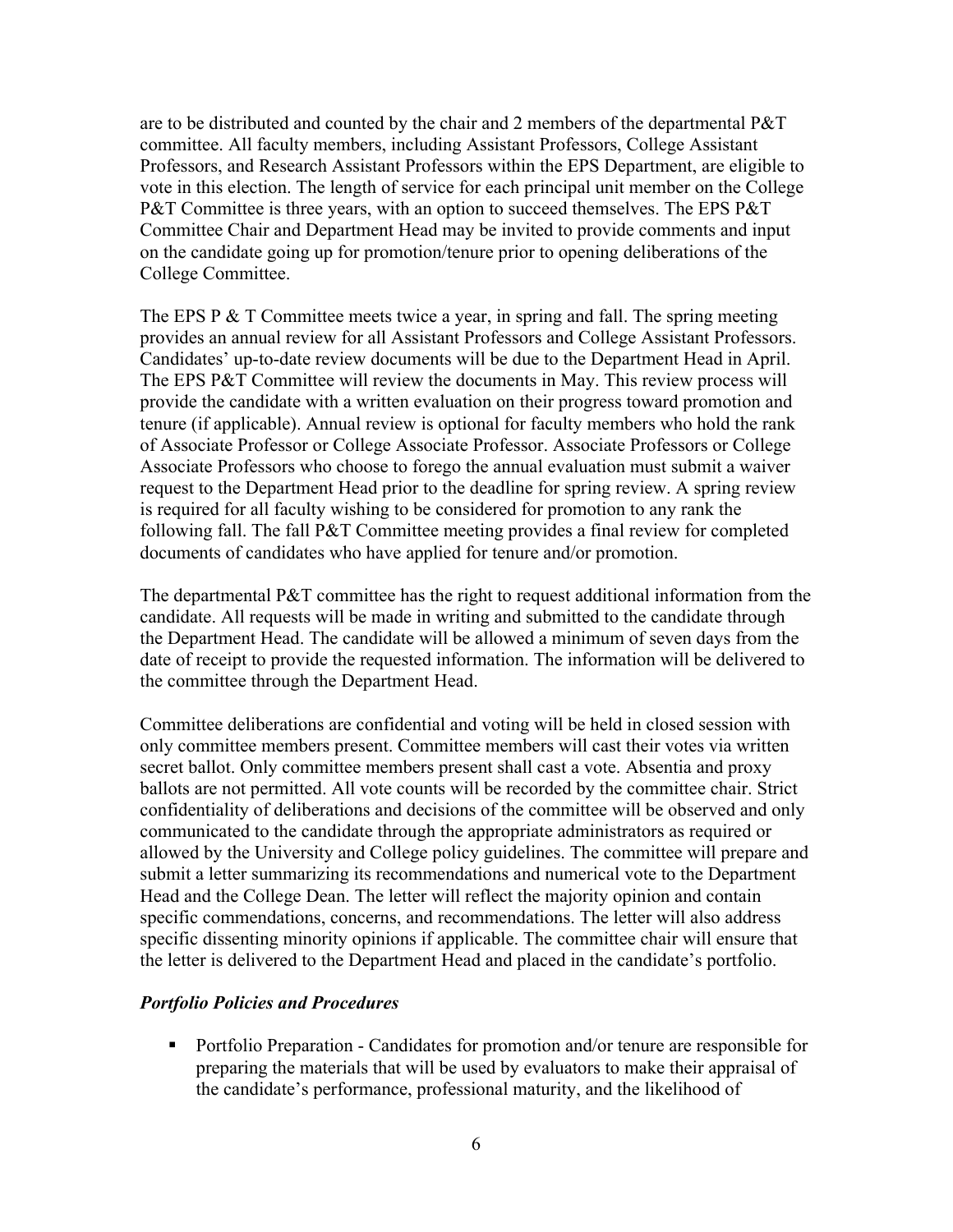accomplishments of the candidate since hire date or the most recent promotion. described in Sections 9.35.6 (Portfolio Preparation) of the NMSU P&T Policy and the ACES Criteria for Promotion and Tenure, under Section 8. 'Portfolio described in Appendix 6 of the ACES Criteria for Promotion and Tenure. For specifics on EPS criteria, see section 'Scholarship and Creative Activity - Criteria for Promotion and Tenure' below. In addition, an Executive Summary should be portfolios of other successfully promoted faculty members. continued contribution to the department, the college, and the university. The materials must document a cumulative personal record of the activities and These materials are presented in a portfolio that adheres to the requirements Preparation'. The CV portion of the portfolio must adhere to the CV format included, which is a well-reasoned summary of the candidate's interests, responsibilities, competence, ongoing activities, and noteworthy contributions. To assist with portfolio preparation, faculty are encouraged to seek and review

- Timeline Candidates submit requests for review and portfolio materials in accordance with the University and College timelines*.* Allocation of Effort - All levels of the promotion and/or tenure process will acknowledge and respect variations among individual allocation-of-effort statements.
- Internal and External Reviewers Candidates provide the department head with a written list of potential reviewers (minimum of 12) who are familiar with and qualified to evaluate the candidate's performance. Reviewers can be colleagues holding similar positions at other universities, collaborators, or clientele. It is the responsibility of the Department Head to solicit letters of recommendation from at least 6 reviewers. The Department Head retains the right to request external reviews from individuals not noted on the candidate's list. In soliciting letters of recommendation, the Department Head will ask reviewers if they are willing to provide a written evaluation of the candidate and will provide reviewers with key policy materials (including department and college  $P \& T$  guidelines) and a copy of the candidate's core document to selected reviewers. Reviewers will be requested to provide a brief statement regarding their relationship with the candidate along with their evaluation. Reviewers shall be informed of the candidate's right to read their letters and that third parties may also review the letters in the event of an Equal Employment Opportunity Commission (EEOC) or other investigation into the promotion and tenure decision. The Department Head is responsible for placing received review letters in the candidate's portfolio.
- Unsolicited Letters Unsolicited letters received that pertain to a candidate's application for promotion or tenure will be marked as such and included at the end of the External Reviews Section of the promotion packet.
- Portfolio changes A candidate may review, add, change, or delete materials in their portfolio at any time after its submission to the Department Head, but **prior to** its review by the EPS P & T Committee. Once the core document has been submitted to the College, any requested change, addition, or deletion should be submitted to the Department Head along with a letter of transmittal. The Department Head will present this information to the College Committee as allowed by ACES policies and procedures.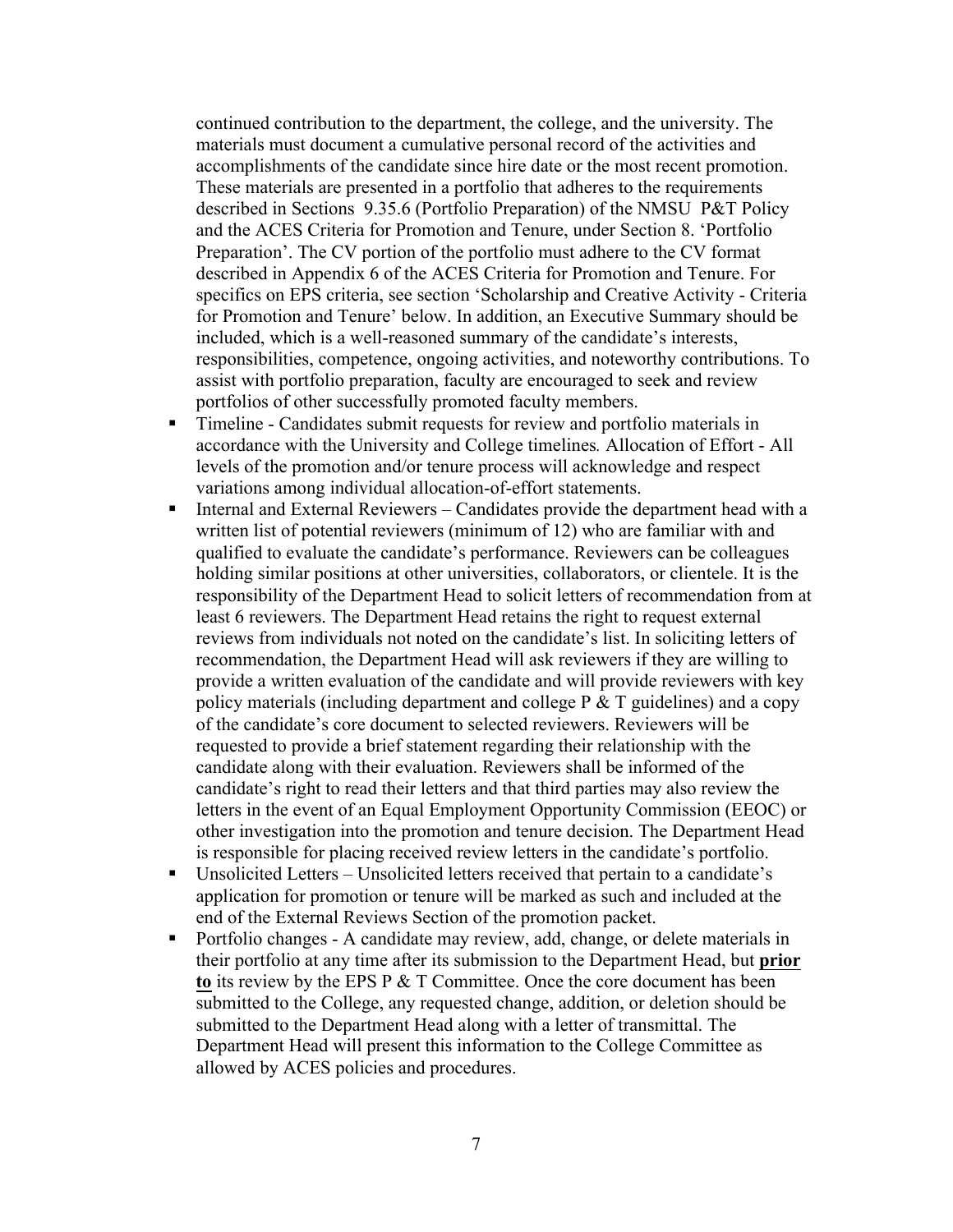• Confidentiality and Portfolio Security and Storage  $-$  All materials provided for evaluation for promotion and tenure will be held as confidential with access limited only to the candidate and appropriate administrators and reviewers. Portfolios will be stored in a locked file cabinet with access limited to the Department Head and the candidate upon request.

# *Candidates Rights*

- Temporary Suspension of Process A candidate, in consultation with the Department Head, may request a temporary suspension of the promotion and tenure clock in accordance with the provisions outlined in Section 9.35.2 B of the NMSU P&T Policy
- Option to Withdraw During the review process, a candidate may withdraw from further consideration for promotion and tenure in accordance with Section 9.35.7 of the NMSU P&T Policy
- Appeals Process Candidates are encouraged to familiarize themselves with the university procedures for appeals, specific details of which can be found in Section 9.35.9 of the University P&T Policy and Section 9. 'Appeals' in the ACES Criteria for Promotion and Tenure.
- Post-tenure Review The EPS Department adheres to the policy regarding posttenure review set forth in Section 9.36 of the NMSU P&T Policy by providing a written annual review of the performance of each faculty member.
- Policy Changes If any policy changes regarding promotion and tenure should occur at the Department, College, or University level during a faculty member's pre-tenure or pre-promotion period, that faculty member may choose the policy under which they wish to be evaluated. Subject to University and College Policies, within three months of notification or in adherence to the timeline established by the policy change, each faculty member who is not yet fully promoted will inform the Department Head and the Department P & T Committee Chair in writing of their choice of policies to be used for future evaluation for promotion and tenure.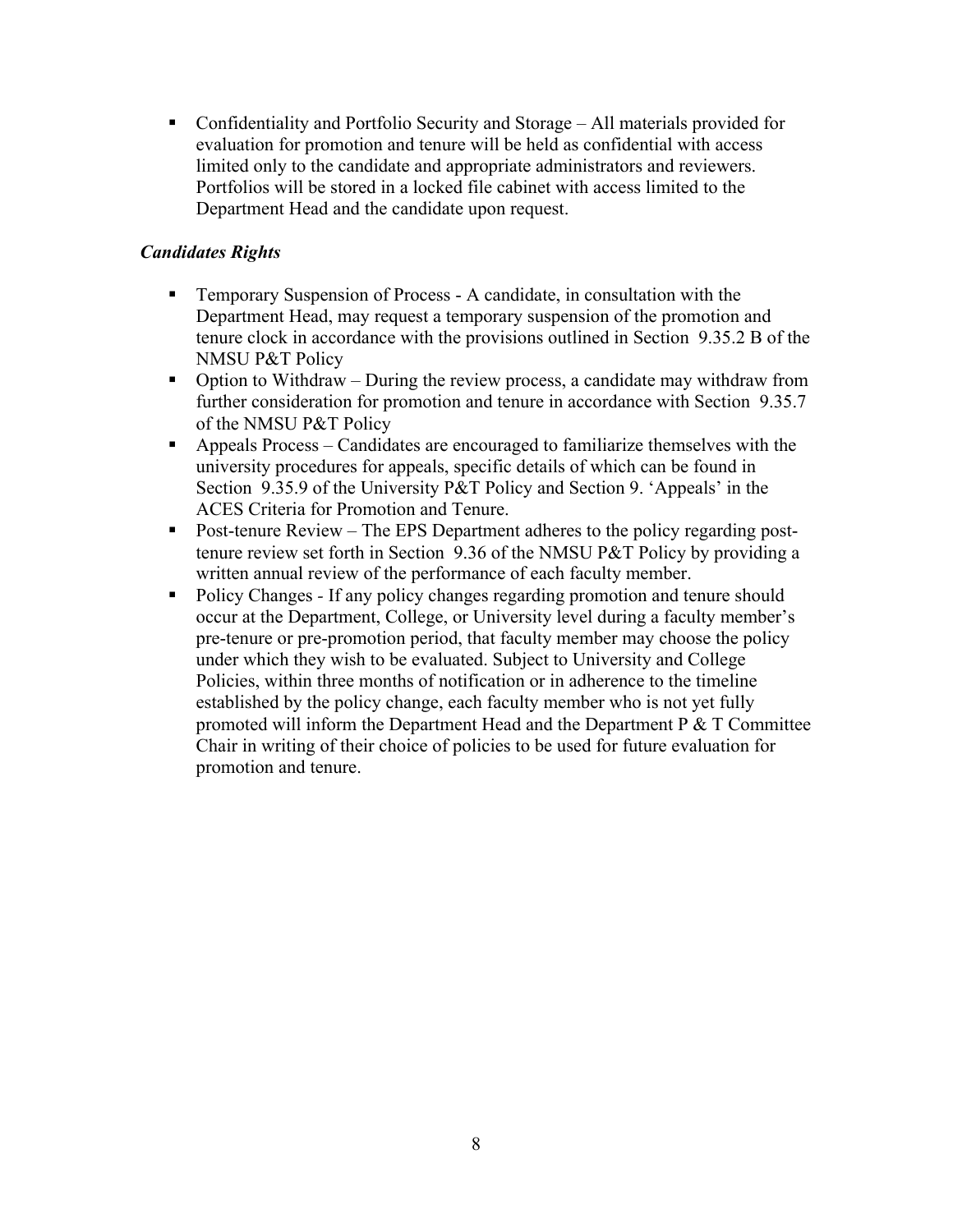## **Scholarship and Creative Activity - Criteria for Promotion and Tenure**

 While it is impossible to list all attributes that a candidate for promotion and tenure might department. use as evidence of their worthiness for advancement, it is expected that all faculty possess professional maturity, a high level of scholarship, are effective in program delivery to clientele, present a demonstrated ability to cooperate effectively with other departmental and college members, and possess a documented record of service. In all activities identified below, the department values integrity through responsible and honest interactions with staff, students, colleagues, and constituents in an atmosphere of mutual respect. It is expected that each candidate will explain how they have developed their educational program and how their program fits into the overall mission of the

department.<br>Following the CV format as outlined in Appendix 6 of the ACES Criteria for Promotion and Tenure, Extension faculty complete the introductory information for each category as appropriate [see Section III A  $1 - 2$  (iii)]. Programmatic efforts are included in Section III 2 (iv). General guidelines for evaluation and criteria for Extension Program Excellence and Scholarship are outlined in Section 6.4 and Appendix 3 of the ACES Criteria for Promotion and Tenure. Specific criteria for evaluating Extension scholarship and creative work within the Extension Plant Sciences Department may include, but are not limited to, the following:

### *Program Efforts*

EPS faculty seeking promotion and/or tenure in the Department must demonstrate exemplary achievement in programming efforts. It should be further demonstrated and documented that these efforts have resulted in providing beneficial educational and professional Extension services for identified audiences based on the following criteria:

- Develop and guide statewide and local program planning in a specific subject matter area.
- Develop Extension educational and related support materials for county program delivery.
- Deliver programs that provide important subject-matter expertise and services to stakeholders throughout the state. Examples include:
	- educational programs, workshops, field days, and trainings
	- plant, soil and water diagnostic services
	- county agent and faculty interactions
	- teaching resources, curriculum and related educational tools (for use by county agents and others)
	- development of public relations tools in mass media forums including: print, TV, radio, internet, and other emerging technology
- Serve as a liaison between nationally recognized service programs for state and local stakeholders (e.g. IR-4 Pesticide Registration Program, Seed Certification Program, and Weed-Free Forage Program, Insect Resistance Management Program, Carbon Credit Program, Certified Crop Adviser, etc.).
- Provide professional development opportunities for county agents.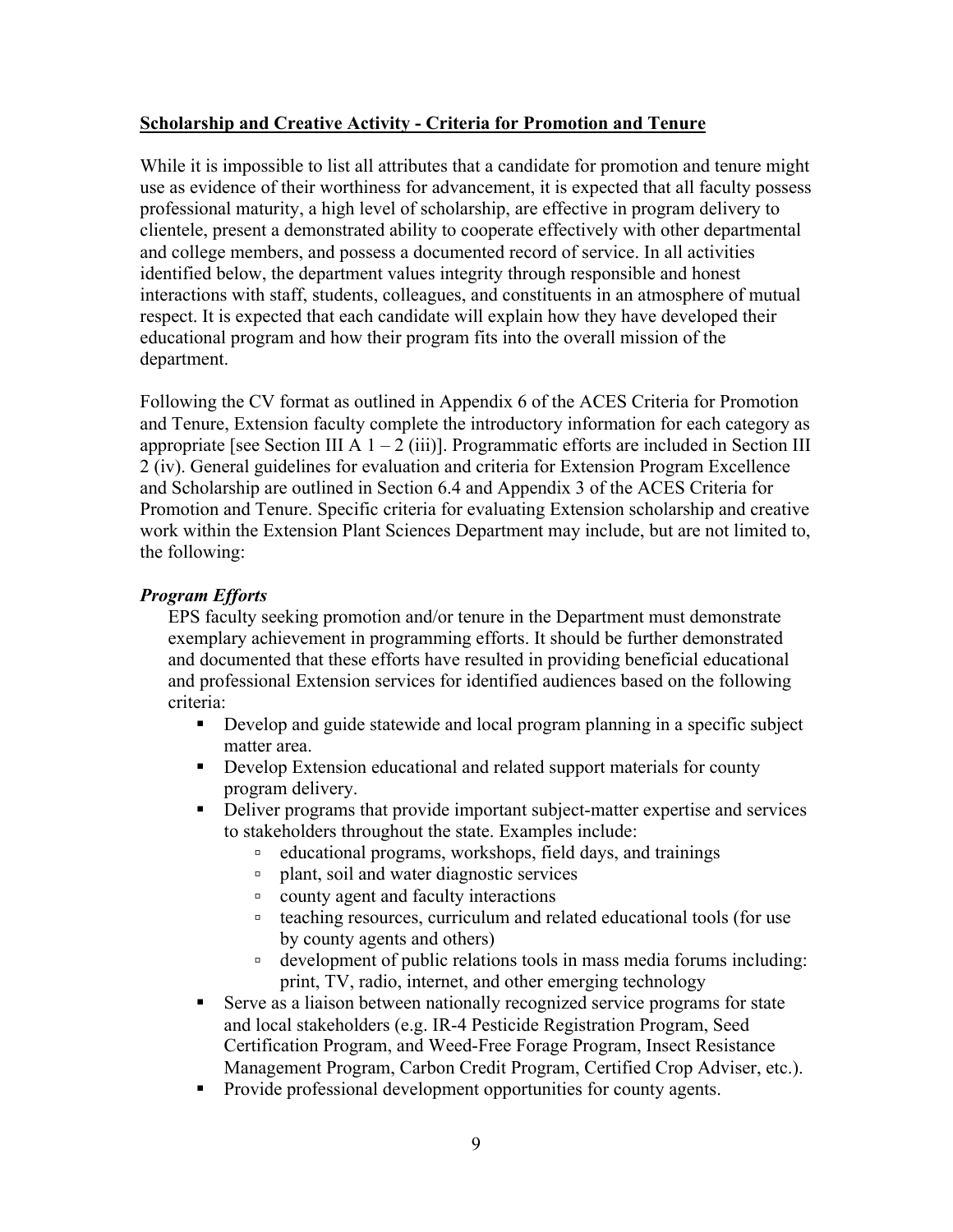- Secure and coordinate human, fiscal, and other resources to develop and enhance Extension programs.
- Facilitate and implement applied research and demonstration projects.
- Deliver presentations at national, international, or regional professional meetings.

# *Collaborative Efforts*

Collaborative efforts are expected between Extension faculty and county agents, other NMSU faculty, faculty from other universities, government agency personnel, and clientele groups. EPS faculty should participate in advisory and leadership roles through collaborative efforts designed to support and improve comprehensive Extension programs in the faculty member's area of expertise.

- Provide educational programs in area of expertise in the counties at the request of county agents.
- Obtain input from agents and clientele on programmatic needs, including publication content.
- Provide training for county agents through one-on-one interactions, group meetings and workshops and organized in-service training.
- Help resolve plant/soil/water/pest management problems and/or issues related to expertise within the State, Region and Nation.
- Build strong partnerships with agents, state and federal government agencies, and identified clientele groups.

# *Publications*

 seeking promotion and/or tenure must document a historical and continued Publications of program development, original work, and summarized research findings are primary means of communicating educational information. EPS faculty publication record. The following are examples of valued publication efforts:

- Demonstrate scholarship through publications and other creative work (see Appendix II of the ACES P & T Guidelines for definitions of scholarly and creative work). Consideration should be given to original, revised, and adapted publications.
- Specific publication outlets that are strongly encouraged are:
	- Extension publications, circulars, guides and fact sheets
	- Other NMSU or ACES publications (AES technical bulletins, task force reports, etc.)
	- Collaborative publications with other universities, agencies, or industry
	- Peer-reviewed journal articles, abstracts, reviews, or book chapters
	- Proceedings
	- Industry reports
- Demonstrate communication through popular press media, newsletters, poster presentations, and/or web-based media.

# *Professional Development*

EPS faculty seeking promotion and/or tenure must document historical evidence of continuing improvement in technical subject matter and Extension methodology through appropriate professional development opportunities (with the goal of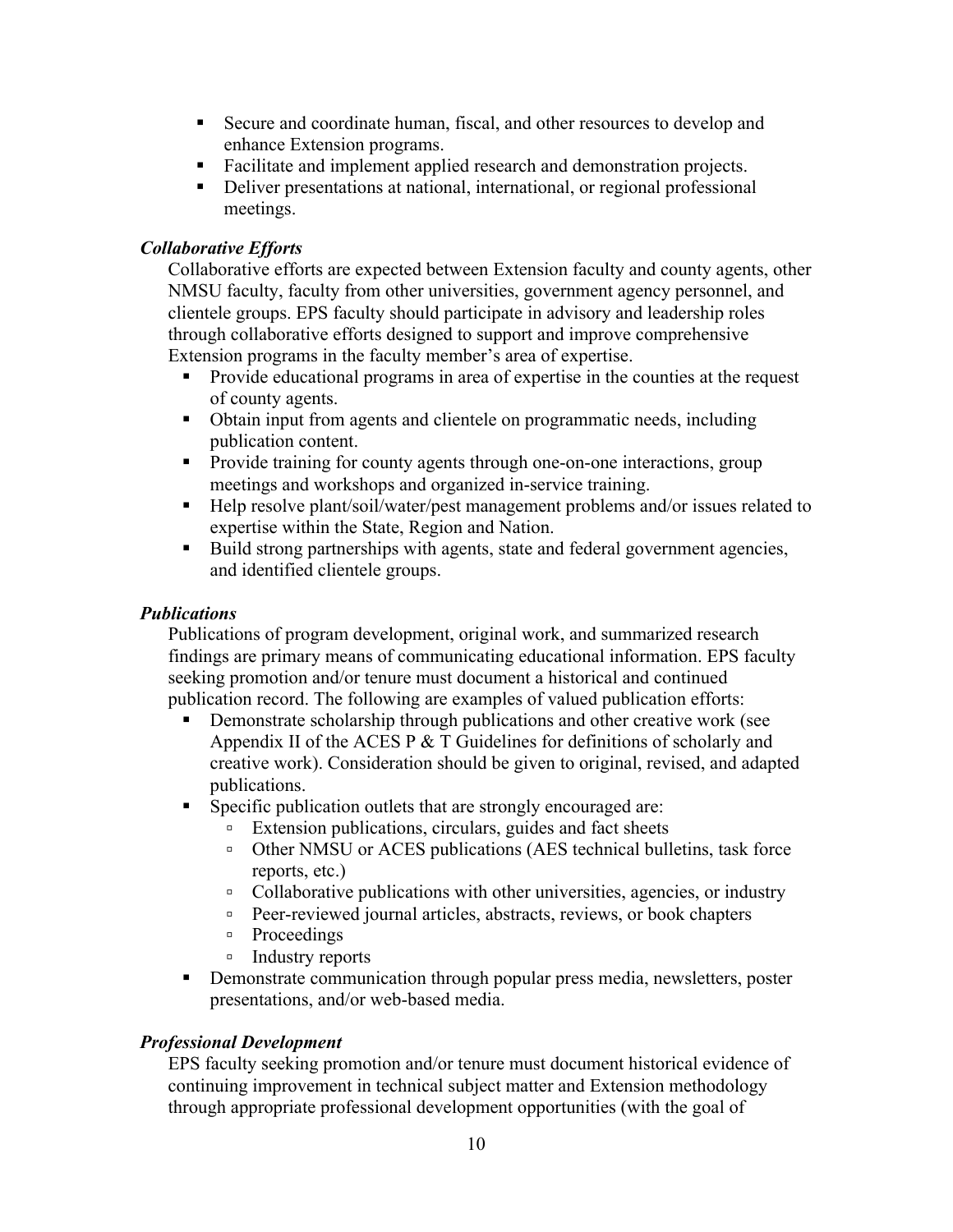maintaining credible and relevant Extension programs). Documentation of efforts in the area may include (but are not limited to) the following:

- Keep abreast of, and provide up-to-date information in subject matter area of expertise, including innovative trends and progressive research findings.
- Maintain competency in the use of current information technology.
- Participate in professional development opportunities on a regular basis (as funding allows).

In addition to Programmatic efforts and subject matter expertise, candidates for promotion and/or tenure must contribute to the development and enhancement of the Institution and their profession. These efforts may be documented in the following areas:

# *Service (Department, College, University and Profession)*

Service is an essential component of the University's and College's mission and requires that the faculty contribute to the organization and development of the University and College. Service helps to advance the profession and improve operation of the institution. Service may be to students (prospective and enrolled), the institution (department, college, or university), government agencies (local, state, national or international), professional organizations, industry, stakeholders or the community. Examples of service related activities with the Extension Plant Sciences Department may include but are not limited to:

- Contributions to the institution:
	- Committee assignments (department, college or university)
	- Service as an elected representative in university organizations (e.g. Faculty senate, graduate council, etc.)
	- Evaluation of peers within and outside the University
	- Participation in self-study reviews
- Service to your profession:
	- Active participation in professional societies including service on committees.
	- Holding positions in professional organizations or associations
	- Service as reviewer or editor of scholarly works for professional journals
	- Service as reviewer of competitive research proposals
- Service on government agency and/or agricultural stakeholder industry committees or boards
- Student advising or recruitment

# *Leadership*

While not considered a stand-alone major category in the document, showing leadership in the areas of Extension, research, teaching/advising, and service is important. In demonstrating leadership, candidates must show that they are having an impact as evidenced by their scholarship and creative activities, and by contributions to the university's advancement. Leadership may be in an administrative role in which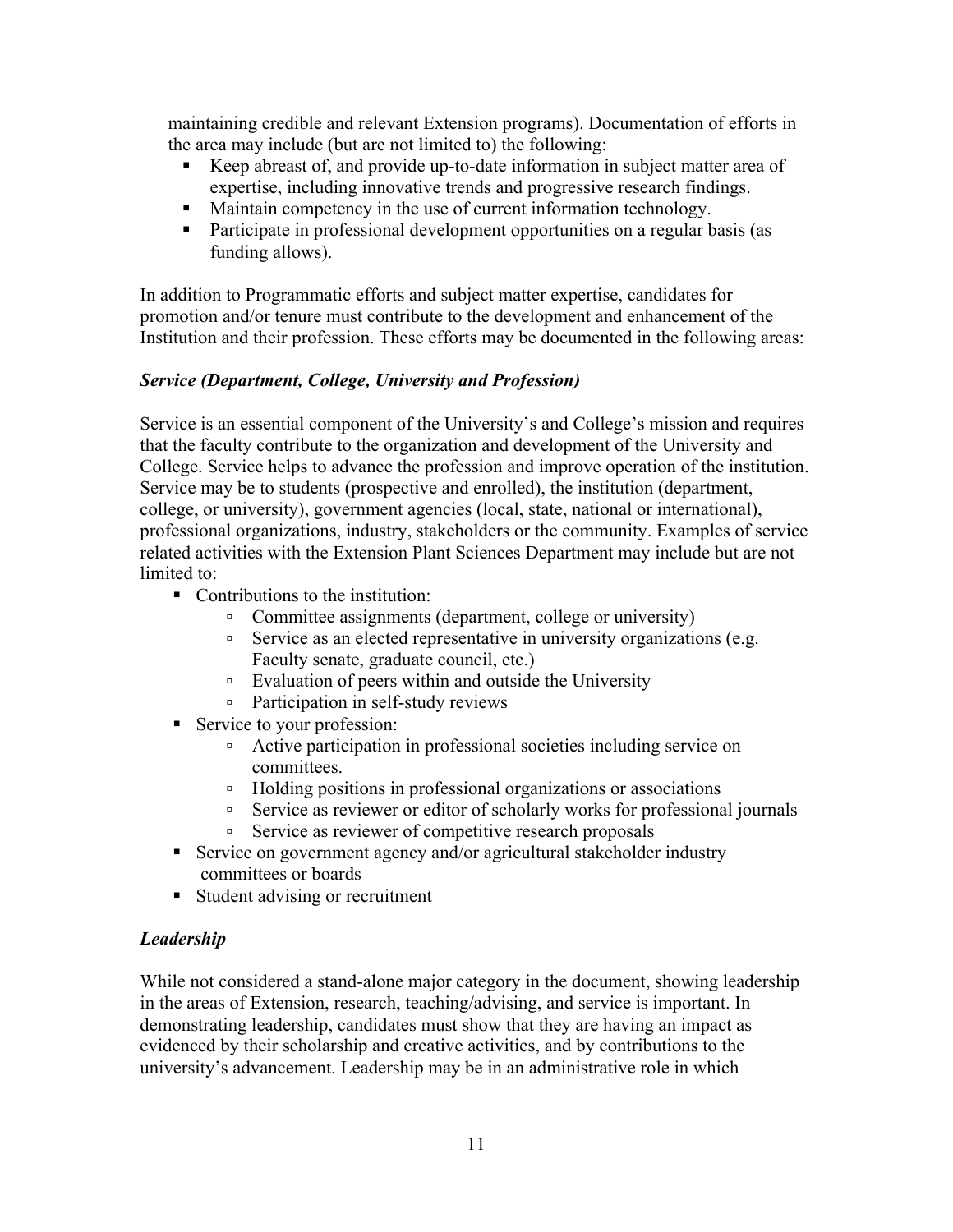Examples of leadership efforts may include, but are not limited to, the following: considerable and well-documented contributions to the university have been made.

- Documented leadership activities which contribute to the mission of the college, the university or to the faculty members' profession.
- Mentoring junior faculty.
- Demonstrated leadership in service related activities, such as serving as committee chair.
- Empowering and mentoring committee members.
- Aiding a committee's decision-making process.
- Administrative oversight responsibilities

# *Additional responsibilities*

 Principle Unit Administrator (Department Head). EPS faculty perform other reasonable duties and responsibilities as assigned by the

# **Deadlines for Promotion and Tenure**<sup>1</sup>

# **reviews (required for Assistant Professors) Assistant/Associate Professors Requesting Tenure and/or Promotion; and annual**

| Feedback from P&T Committee to candidate through Department HeadMay 16            |             |
|-----------------------------------------------------------------------------------|-------------|
| Year of Submitting for Promotion/Tenure (after Spring Review)                     |             |
| Candidate submits names of external references to Department Head byJune 15       |             |
| Candidate submits Core Document to Department Head byJuly 1                       |             |
| Candidate submits final packet and supporting materials to Department HeadSept 19 |             |
|                                                                                   |             |
|                                                                                   |             |
| Letter from P&T Committee Chair to Dept Head reporting results and recommendation |             |
|                                                                                   | beforeNov 7 |
|                                                                                   |             |

<sup>1</sup>Deadlines correspond to comparable category deadlines within the Plant  $& Environmental Sciences$ Department, ACES. Use first Monday after the date shown if the date falls on a weekend or holiday.

# **Departmental P & T Document Review**

The EPS *Procedures and Criteria for Promotion and Tenure* will be reviewed and updated every three years. The next review will be no later than September 2021. The review will be initiated by the Chair of the  $P \& T$  Committee and conducted by all EPS faculty. The Department Head will notify all faculty of any changes to the Department, College or University promotion and tenure policies.